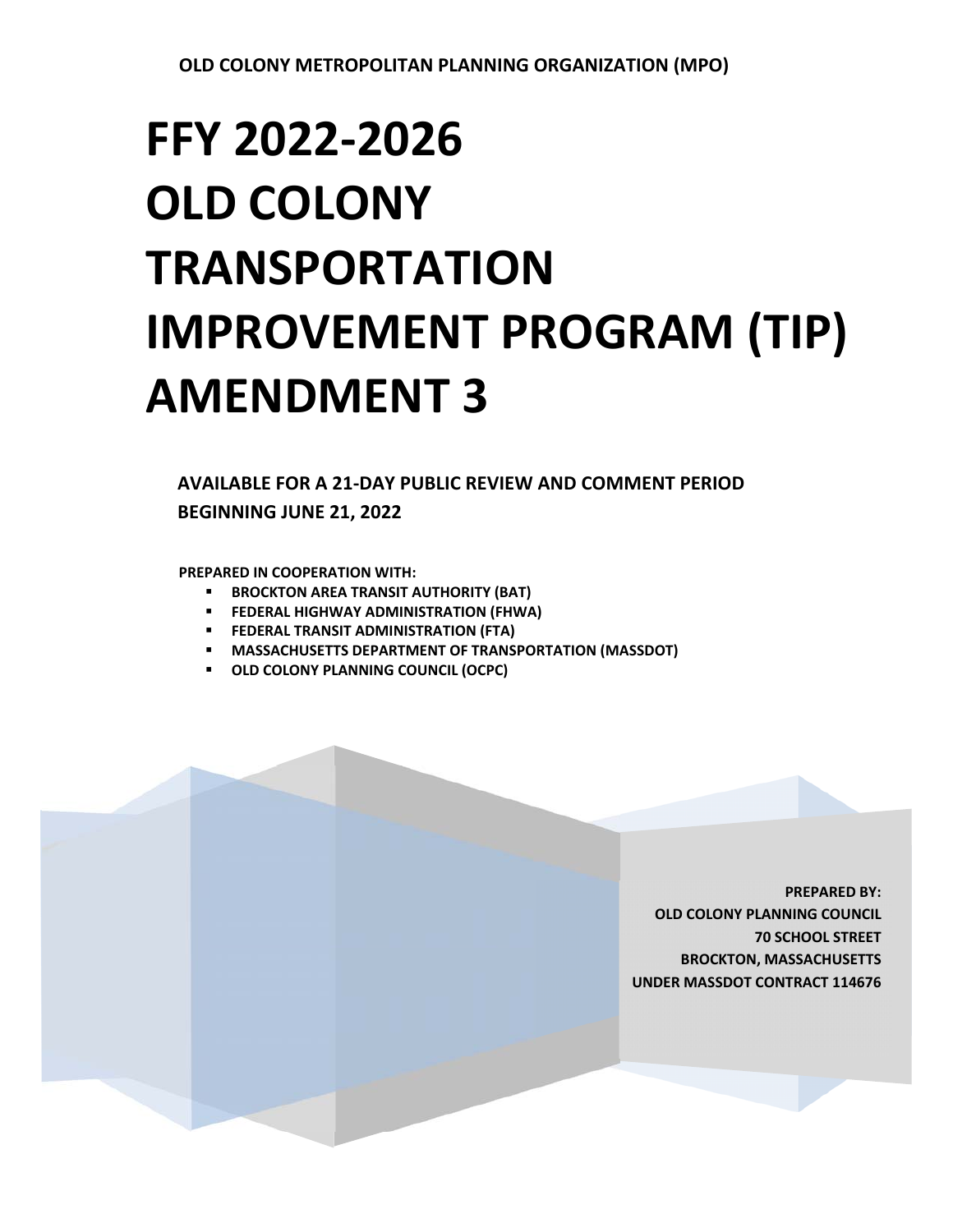

Christine Joy, President | Mary Waldron, Executive Director (508) 583-1833 70 School Street, Brockton, MA 02301 www.ocpcrpa.org

**June 21, 2022**

## **NOTICE OF PUBLIC REVIEW AND COMMENT PERIOD FFY 2022-2026 TRANSPORTATION IMPROVEMENT PROGRAM (TIP) AMENDMENT 3**

Old Colony Planning Council (OCPC) is making the FFY 2022-2026 TIP Amendment 3 and the FFY 2023 UPWP available for a Public Review and Comment. Copies will be available at <http://www.ocpcrpa.org/>, and/or upon request. This process will be used as Brockton Area Transit Authority's (BAT) public participation process. BAT, the Federal Transit Administration (FTA) Section 5307(c) applicant, has consulted with the Old Colony Metropolitan Planning Organization (MPO) and concurs that the public involvement process adopted by the MPO for development of the TIP satisfies the public hearing requirements that pertain to the development of the Program of Projects for the regular Section 5307, Urbanized Area Formula Program, grant applications including the provisions for public notice and the time established for public review and comment. Public notice of public involvement activities and time established for public review and comments on the TIP will satisfy the program of projects (POP) requirements. The public discussion of the TIP at meetings of the Old Colony Joint Transportation Committee (JTC) and Old Colony MPO satisfy the Program of Projects (POP) public hearing requirements of the FTA. A public meeting of the Old Colony MPO is scheduled for July 19, 2022 at 10:00 AM. Please contact Charles Kilmer at (774) 539-5126 for information.

Please send written comments to: Charles Kilmer Old Colony Planning Council 70 School Street Brockton, MA 02301 [ckilmer@ocpcrpa.org](mailto:ckilmer@ocpcrpa.org)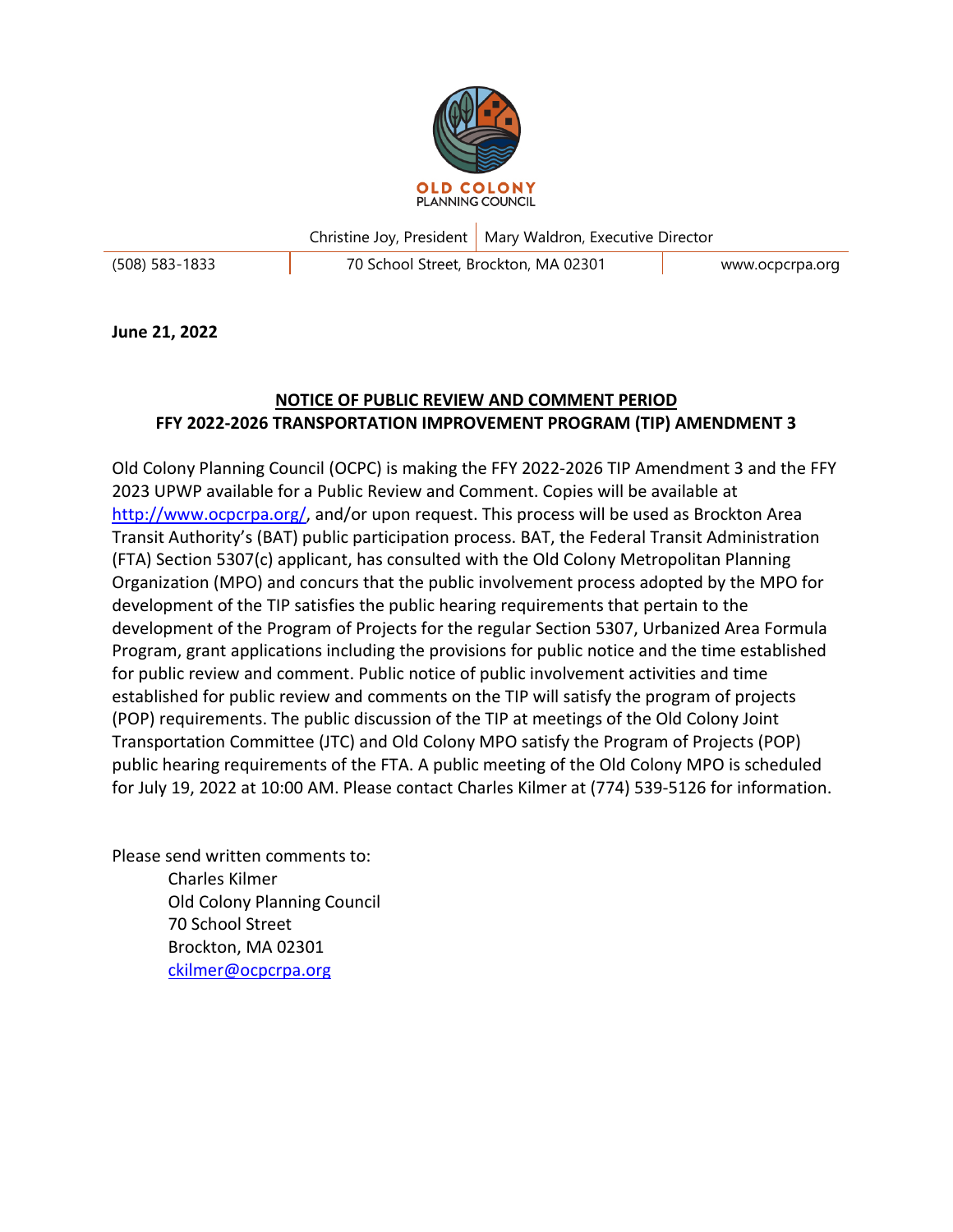The Old Colony MPO fully complies with Title VI of the Civil Rights Act of 1964 and related statutes and regulations in all programs and activities. The Old Colony MPO operates without regard to race, color, or national origin (including limited English proficiency), age, sex, disability, ancestry, ethnicity, gender, gender identity or expression, sexual orientation, religion, creed, veteran's status, or background. Any person who believes him/herself or any specific class of persons, to be subject to discrimination prohibited by Title VI may by him/herself or by representative file a written complaint with the Old Colony MPO. Complaints are to be filed no later than 180 days from the date of the alleged discrimination. Please contact Pat Ciaramella at 508-583-1833 Extension 202 for more information.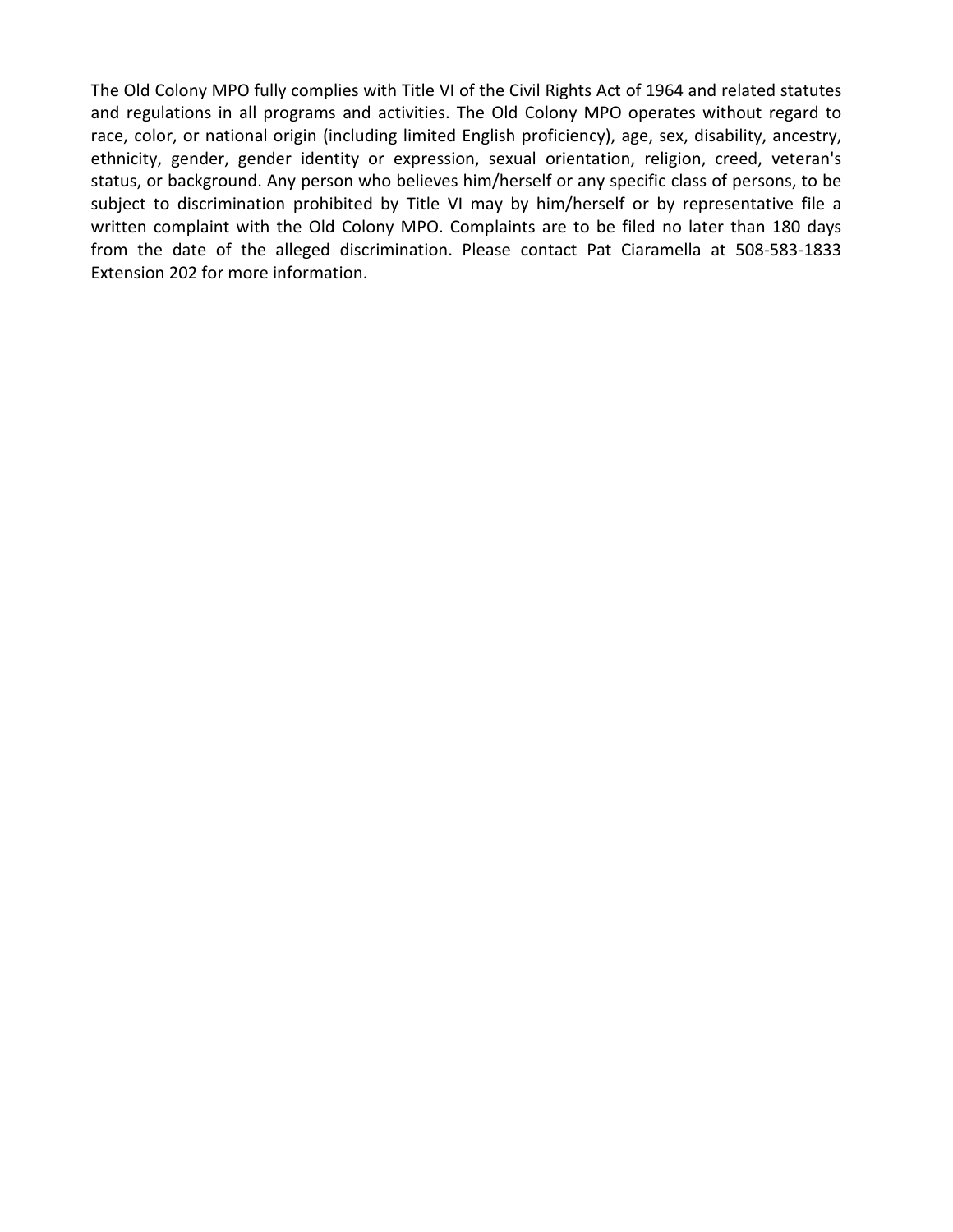### **FFY 2022-2026 OLD COLONY TRANSPORTATION IMPROVEMENT PROGRAM (TIP) AMENDMENT 3**

The Old Colony Transportation Improvement Program (TIP) is a program of capital improvements and operating assistance for the transportation system in the Old Colony Region. The Old Colony TIP lists projects (highway, bridge, and transit) and operational assistance that receive federal funds and may list some projects that do not receive federal funds.

Amendment 3 includes the following seven (7) changes:

### **FFY 2022**

# **5310**

- 1. BROCKTON AREA TRANSIT (BAT)
	- o AMENDMENT: ADD PROJECT BUY REPLACEMENT <30 FT BUS (5)
	- o COST IS \$299,638 (\$239,710 FEDERAL; \$59,928 STATE)
- 2. BROCKTON AREA TRANSIT (BAT)
	- o AMENDMENT: ADD PROJECT OPERATING ASSISTANCE AVON/STOUGHTON
	- o COST IS \$60,000 (\$30,000 FEDERAL; \$30,000 LOCAL)
- 3. BROCKTON AREA TRANSIT (BAT)
	- o AMENDMENT: ADD PROJECT OPERATING ASSISTANCE FOR ROCKLAND FLEX
	- o COST IS \$168,000 (\$84,000 FEDERAL; \$84,000 LOCAL)
- 4. OLD COLONY PLANNING COUNCIL (OCPC)
	- o AMENDMENT: ADD PROJECT OPERATING ASSISTANCE FOR VOLUNTEER TRANSPORTATION PROGRAM (VTP)
	- o COST IS \$60,000 (\$30,000 FEDERAL; \$30,000 LOCAL)
- 5. SOUTH SHORE COMMUNITY ACTION COUNCIL (SSCAC)
	- o AMENDMENT: ADD PROJECT BUY REPLACEMENT VANS (6)
	- o COST IS \$430,867 (\$344,694 FEDERAL; \$86,173 LOCAL)
- 6. SOUTH SHORE COMMUNITY ACTION COUNCIL (SSCAC)
	- o AMENDMENT: ADD PROJECT OPERATING ASSISTANCE TO SUPPORT SSCAC TRANSPORTATION PROGRAM
	- o COST IS \$150,000 (\$75,000 FEDERAL; \$75,000 LOCAL)
- 7. SOUTH SHORE COMMUNITY ACTION COUNCIL (SSCAC)
	- o AMENDMENT: ADD PROJECT PLANNING
	- o COST IS \$31,250 (\$25,000 FEDERAL; \$6,250 LOCAL)